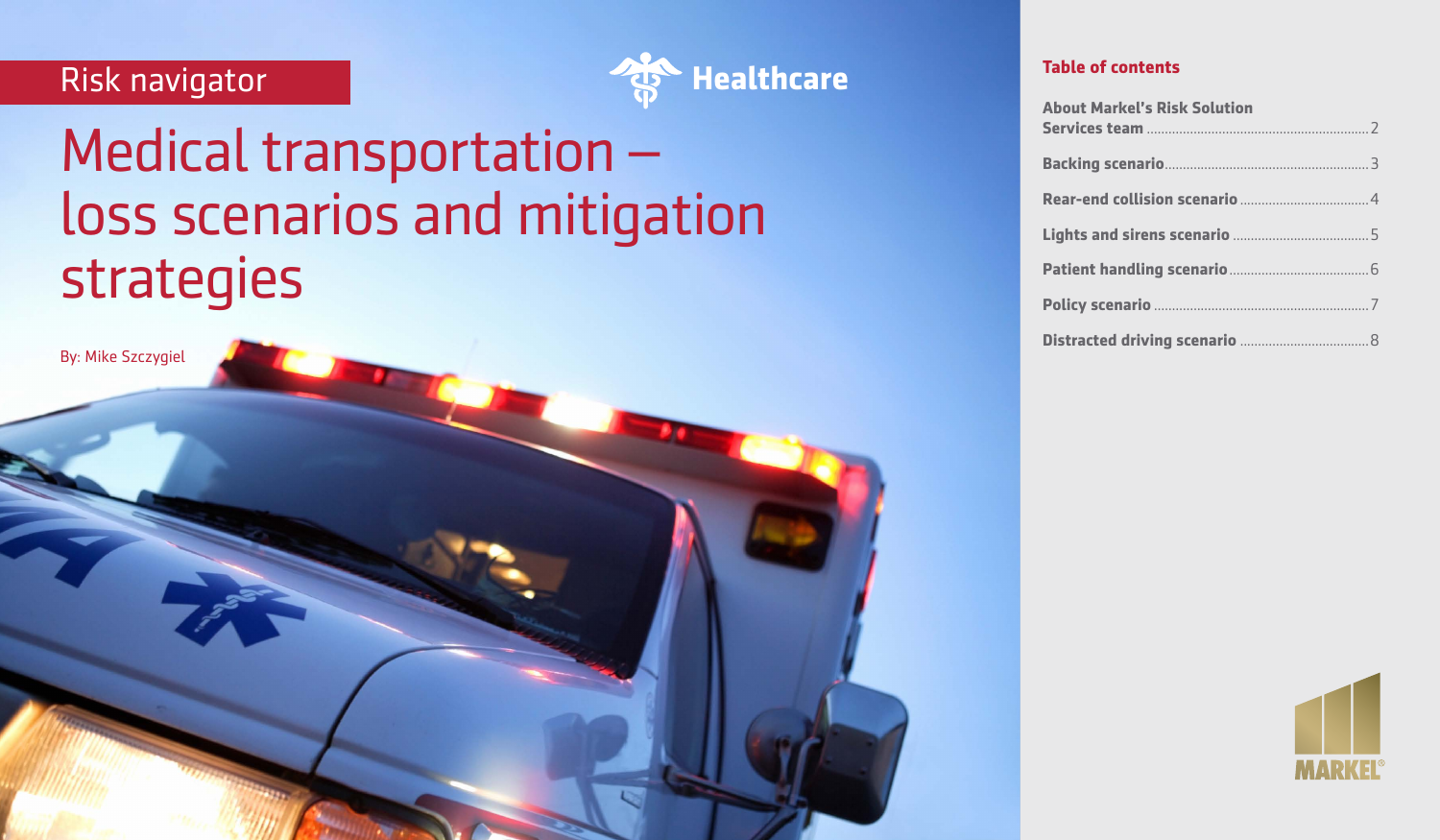## **About Markel's Risk Solution Services team**

**Risk Solution Services** provides technical insight related to existing and potential insured risk at Markel. The team partners with our customers, claims, and underwriters to educate on both current and future risk trends and supports our clients with a broad offering of risk management solutions.

E-mail our team at [risksolutions@markel.com.](mailto:https://www.nhtsa.gov/equipment/car-seats-and-booster-seats)



This document is intended for general information purposes only, and should not be construed as advice or opinions on any specific facts or circumstances. The content of this document is made available on an "as is" basis, without warranty of any kind. This document can't be assumed to contain every acceptable safety and compliance procedures or that additional procedures might not be appropriate under the circumstances. Markel does not guarantee that this information is or can be relied on for compliance with any law or regulation, assurance against preventable losses, or freedom from legal liability. This publication is not intended to be legal, underwriting, or any other type of professional advice. Persons requiring advice should consult an independent adviser. Markel does not guarantee any particular outcome and makes no commitment to update any information herein, or remove any items that are no longer accurate or complete. Furthermore, Markel does not assume any liability to any person or organization for loss of damage caused by or resulting from any reliance placed on that content.

\*Markel Specialty is a business division of Markel Service, Incorporated, the underwriting manager for the Markel affiliated insurance companies.

© 2020 Markel Service, Incorporated. All rights reserved.

Page 2 of 8



| <b>About Markel's Risk Solution</b> |  |
|-------------------------------------|--|
|                                     |  |
|                                     |  |
|                                     |  |
|                                     |  |
|                                     |  |
|                                     |  |

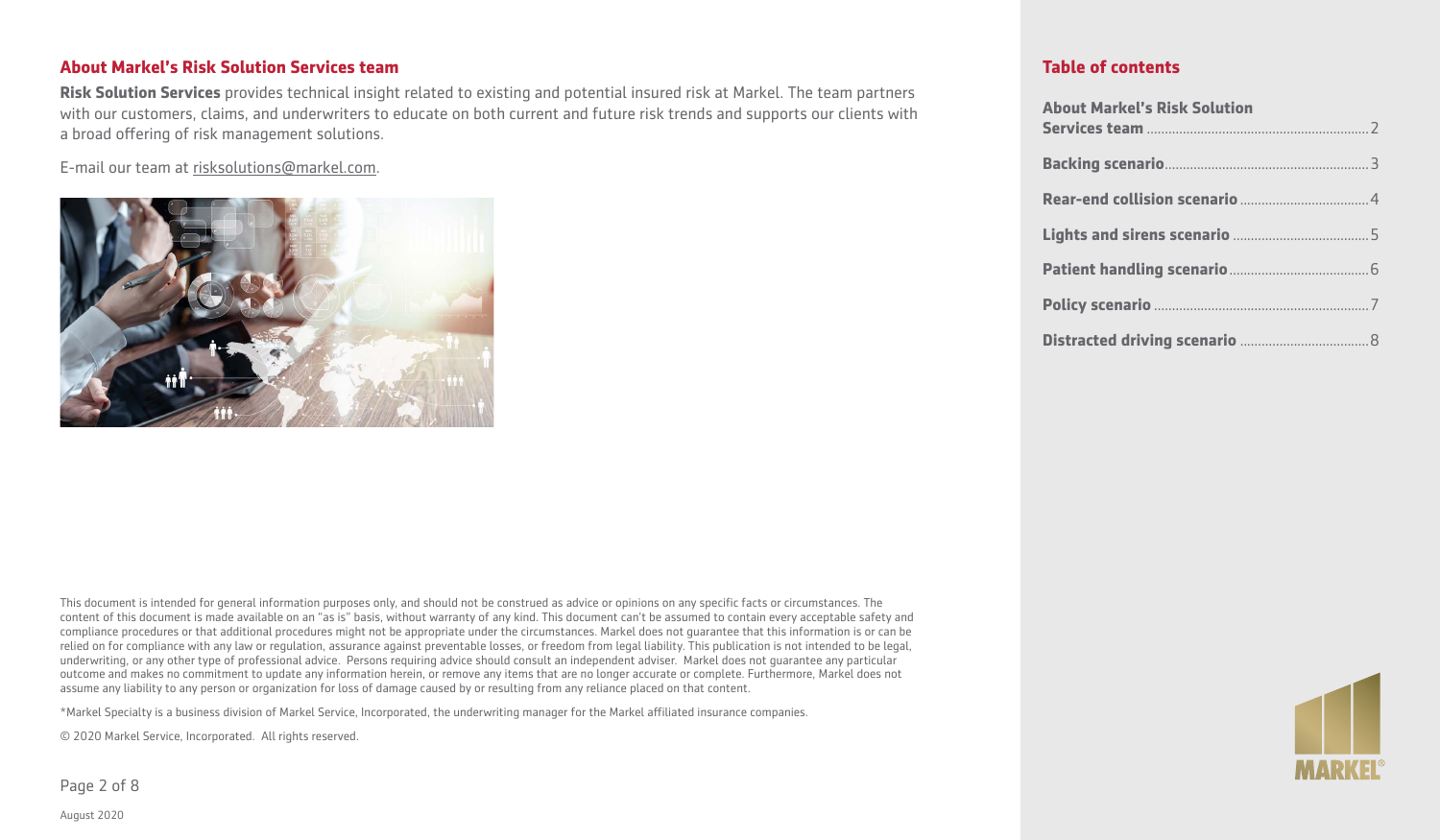Best practices can be discovered through experience, near misses, and lessons from others. The following context is offered to demonstrate possible situations and provide actionable items for your medical transportation service. These scenarios, although altered to ensure anonymity, are based on actual claims that highlight the driving risks inherent to medical transportation. Mitigation strategies are offered as prompts to promote internal self-evaluation with the aim of uncovering needs for revision to existing loss control practices.

# **Backing scenario**



While backing into a parking spot protected by an overhang at an extended care facility, a spotter raised his right hand and pointed upward in a circular motion. The driver observed the hand signal and continued backing. The driver hit the overhang and did extensive damage to both the overhang and the ambulance. The spotter was asked what the hand signal meant and how he learned it. He replied that it indicated an overhead obstruction and was of his design. When asked why he didn't stop the ambulance when it was obvious it would hit the overhang, he replied that he didn't know. The driver was asked what the hand signal meant, and she said she didn't know. When asked why she didn't stop, she replied she didn't know.

#### **Mitigation strategies**

- A spotter should be used, unless the clinical condition of the patient precludes it.
- Spotter placement and uniform hand signals should be taught as part of orientation and reviewed as part of safety continuing education. This is critical when part-time personnel from multiple agencies are employed.
- The use of cameras does not remove the need for a spotter.
- Spotters should wear reflective gloves at night.
- Backing should be avoided when possible.
- Compliance with the use of a spotter with uniform hand signals should be monitored by supervisory personnel.

| <b>About Markel's Risk Solution</b> |  |
|-------------------------------------|--|
|                                     |  |
|                                     |  |
|                                     |  |
|                                     |  |
|                                     |  |
|                                     |  |

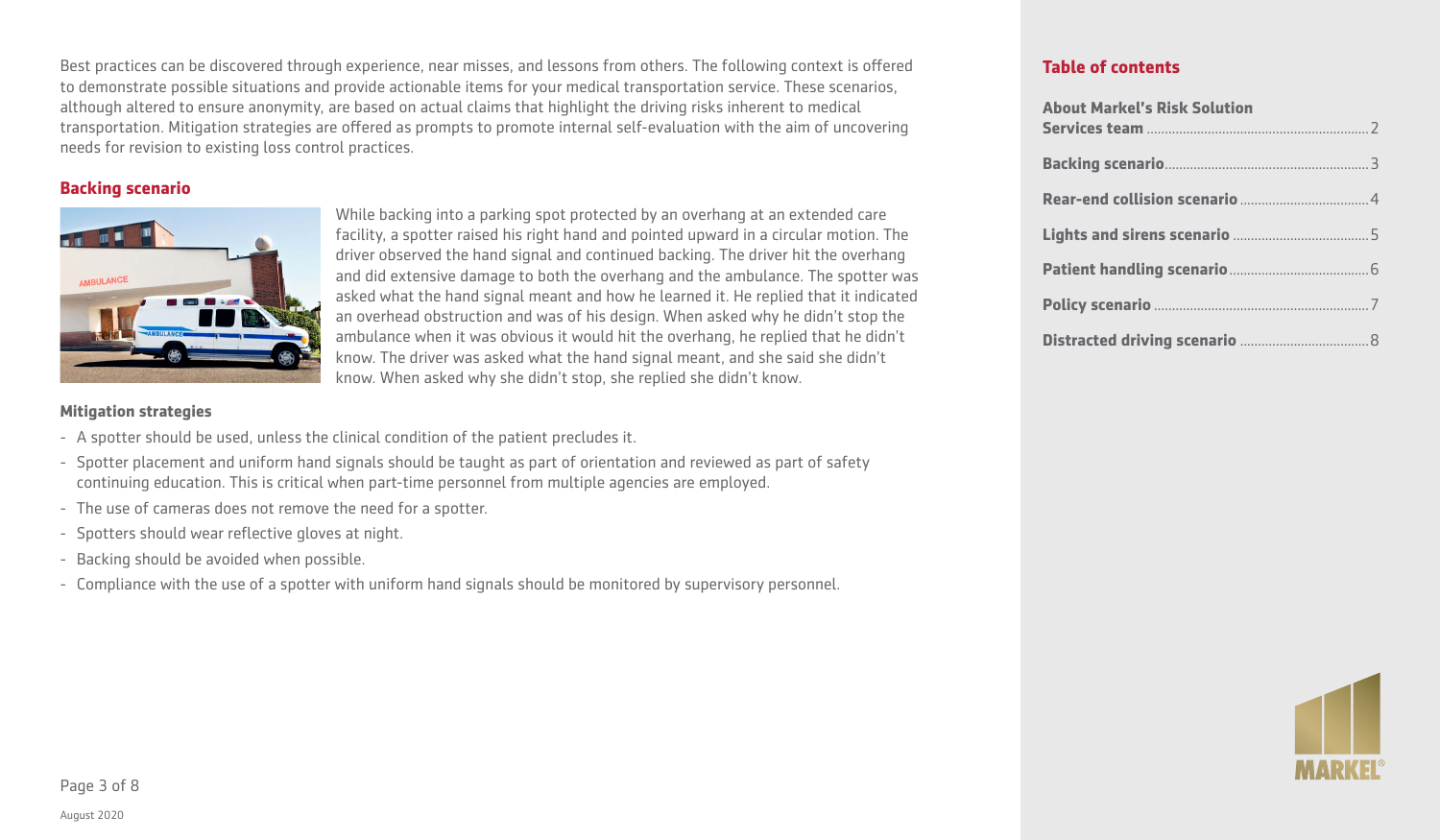# **Rear-end collision scenario**

The driver of a sedan stopped at a stale yellow light and was rear-ended by an ambulance. The crew was returning to their station after a non-emergency run. The sedan was pushed into the intersection and struck by a tractor trailer. The sedan driver was killed.

#### **Mitigation strategies**

- Be aware of the rate of closure, which is the time it takes to close the distance between the ambulance and another vehicle.
- Remember that your ambulance can weigh more than other vehicles in the driving environment. It takes you longer to stop.
- Stopping time is the sum of human perception time, human reaction time, vehicle reaction time, and vehicle braking time.
- Use the four second rule (which is described in "Arrive Alive Do No Harm") to determine a safe following distance. Look ahead and watch traffic patterns to give yourself enough time to react and give others adequate time to react to you. Always leave yourself an escape route.



| <b>About Markel's Risk Solution</b> |
|-------------------------------------|
|                                     |
|                                     |
|                                     |
|                                     |
|                                     |
|                                     |

Page 4 of 8

August 2020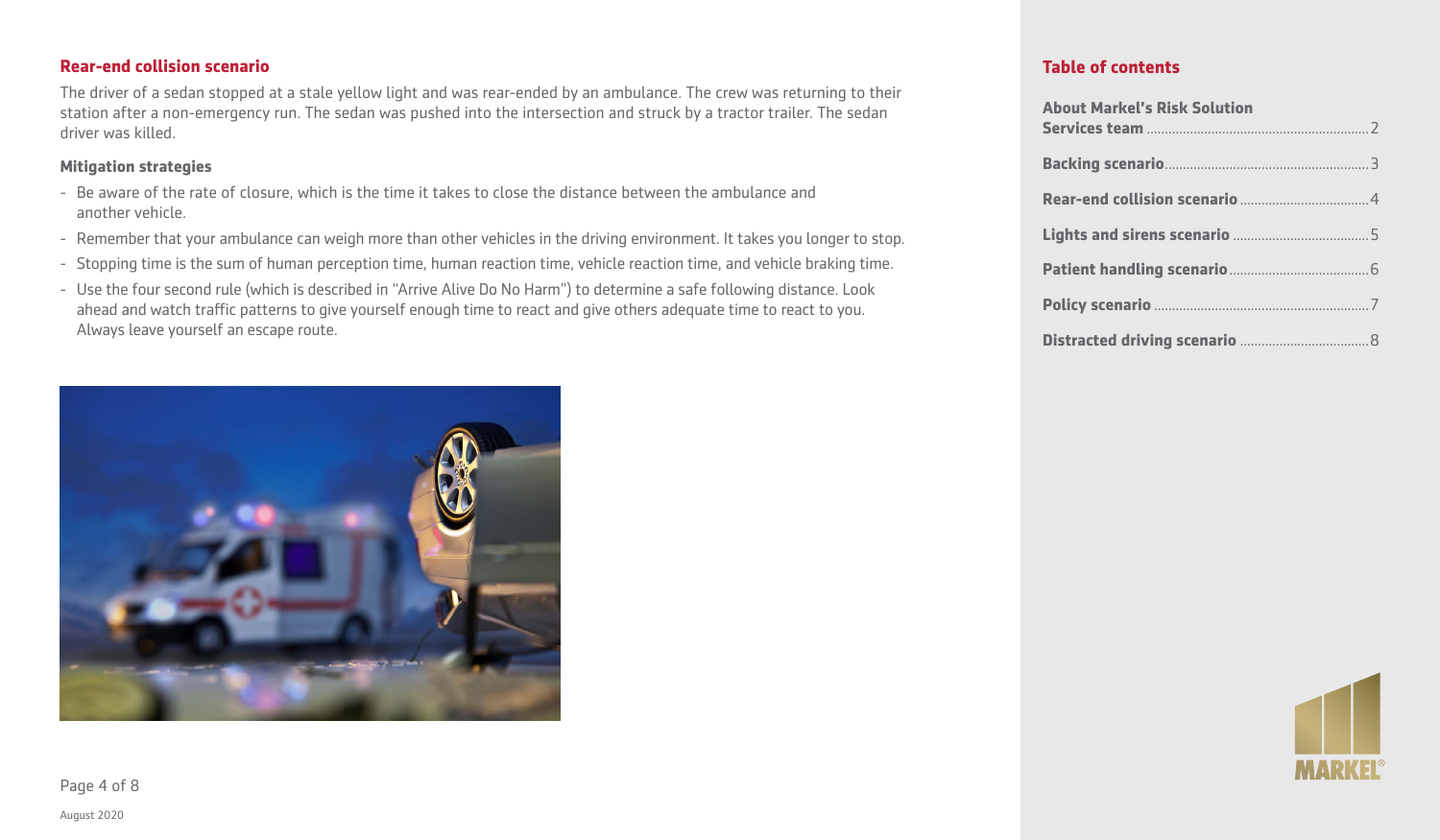# **Lights and sirens scenario**

An ambulance with lights and sirens (L&S) activated was traveling at 85 mph in a 60 mph speed zone in route to a hospital with a critical patient. Although the road was a four lane divided highway, there were intersections controlled by stop lights where access from residential areas was obtained. When the ambulance crested a hill, the driver saw a red light with vehicles stopped in all lanes. He moved to the right shoulder and proceeded through the intersection without clearing it. The driver of a vehicle approaching from the left proceeded through the green light and struck the ambulance in the patient compartment. The patient was thrown from the stretcher and died on impact. In fatal ambulance crashes, nonoccupants are killed 12% of the time, occupants of other vehicles 63%, ambulance passengers 12%, and the ambulance driver 4%. (NAEMT Safety Course, 2015)



# **Table of contents**

| <b>About Markel's Risk Solution</b> |
|-------------------------------------|
|                                     |
|                                     |
|                                     |
|                                     |
|                                     |
|                                     |

#### **Mitigation strategies**

- The standard is that with L&S activation, the speed limit should be exceeded by only 10 mph using due regard.
- Each lane of an intersection should be cleared.
- When an ambulance with L&S activation approaches a stop light controlled intersection with a red light and all lanes of traffic blocked, the ambulance should de-activate L&S, wait for the light to change, proceed with normal traffic flow, and re-activate L&S after clearing the intersection.
- The NHTSA recommendation is that 50% or fewer of scene responses should involve L&S activation.
- Scene to hospital transports should be accomplished with L&S activation not greater than 5%. Each scene to hospital transport with L&S activation should be reviewed to confirm clinical necessity.
- Some services have eliminated L&S activation entirely, because in their specific circumstance the risk exceeds the benefit.

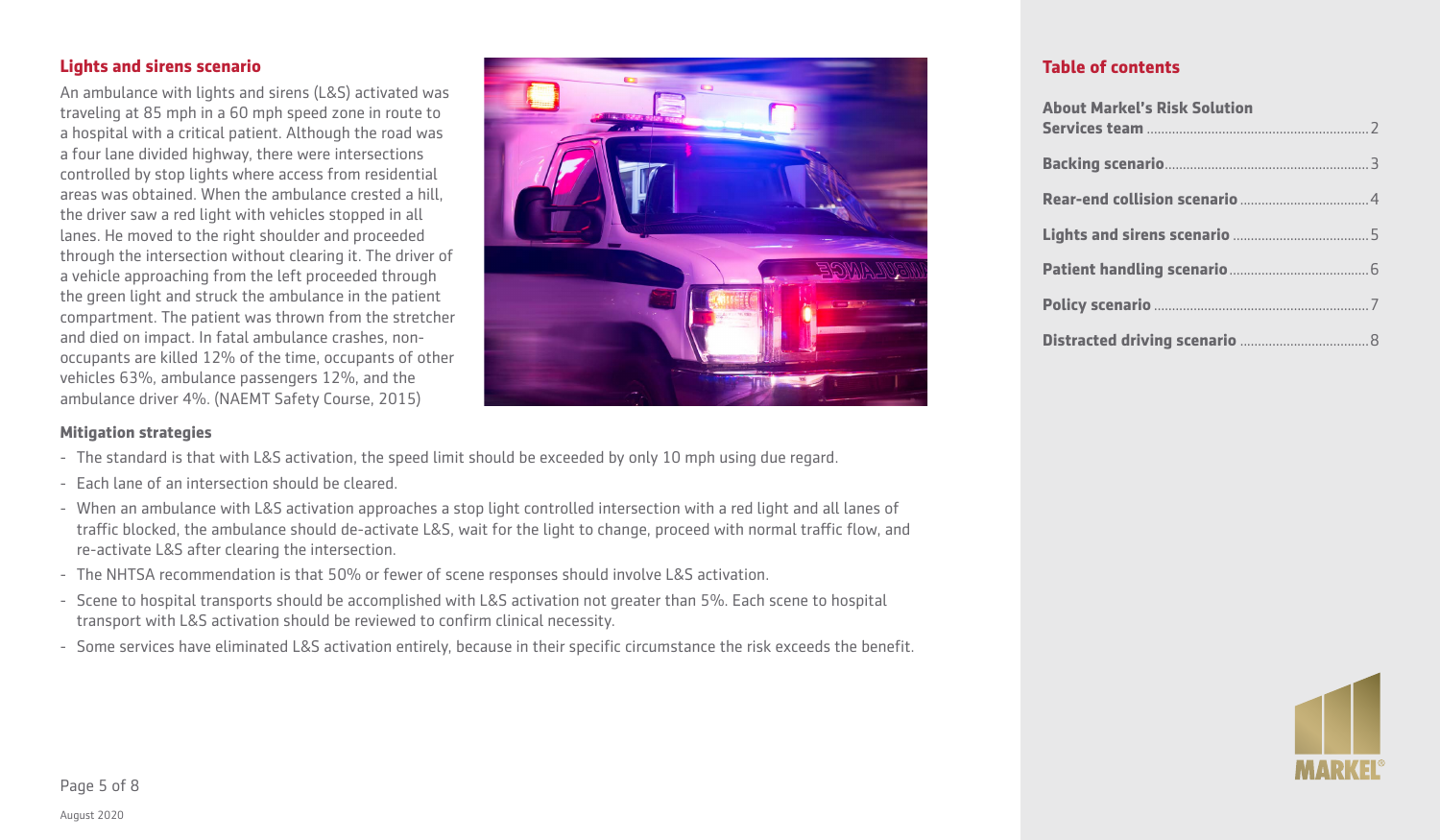# **Patient handling scenario**

On a blustery, cold winter day with ice on the pavement, a crew was loading a patient for a routine transfer for a non-urgent chest X-ray into the back of the ambulance. As an EMT began to slip, she stated that she attempted to get her partner's attention as the cot began to topple. The cot fell to its side. The patient remained attached to the cot, but her head hit the curb. The 86 year old sustained an epidural hematoma and died.

#### **Mitigation strategies**

- Both technicians should maintain complete situational awareness and communicate during each component of the patient movement task. All parties must remain attentive to the task at hand.
- Footwear should be considered as personal protective equipment. It should provide adequate cushion, support, and have tread appropriate to environmental conditions.
- Placement of the ambulance and the use of salt or sand should be matters of policy.
- Crews should be informed of weather conditions in real time.



# **Table of contents**

| <b>About Markel's Risk Solution</b> |  |
|-------------------------------------|--|
|                                     |  |
|                                     |  |
|                                     |  |
|                                     |  |
|                                     |  |
|                                     |  |



Page 6 of 8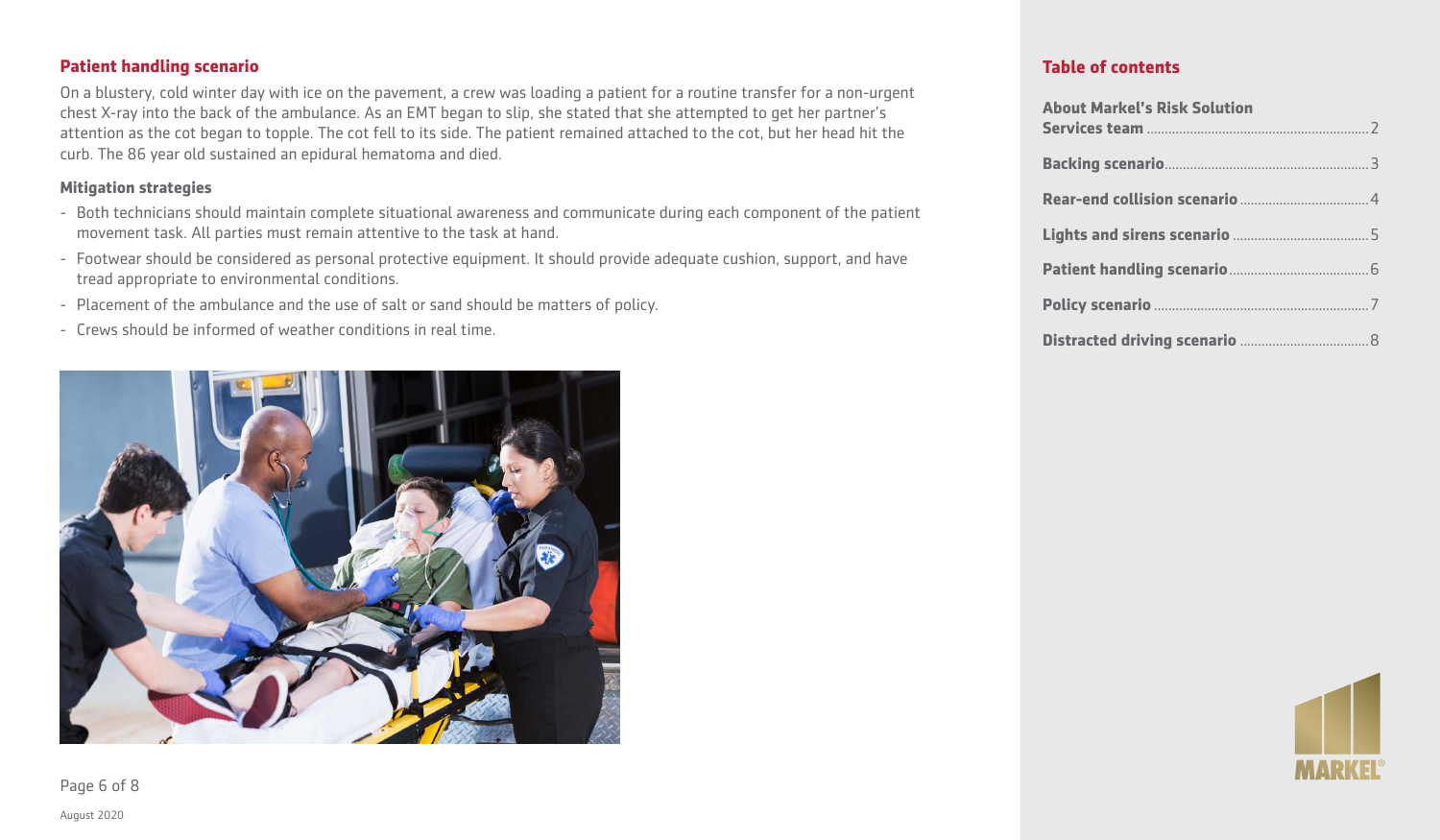At the end of his 24-hour shift, a paramedic was returning to headquarters when he received a call to take a nursing home patient to a dialysis center. He became angry, sped through a round-about, and struck several pedestrians. One was killed. A bystander pushed a pregnant lady out of the way and received injuries that required the amputation of both of his legs. The owner of the ambulance service immediately terminated the paramedic and stated that paramedic violated long–established policies and procedures. A subpoena duces tecum was used to request the paramedic's personnel records. He was an eight year employee with stellar performance reviews. There was no mention of any assessment of his driving behaviors after his probationary period. Another subpoena was used to acquire 10% of personnel records. None of them revealed any determination of compliance with driving policies. The case was deemed indefensible and resulted in a huge settlement.



#### **Mitigation strategies**

- 24-hour shifts should be used only after careful consideration.
- A fatigue policy should be in place that limits the number of consecutive hours worked, specifies the maximum number of hours works in a seven day period, and permits fatigued works to be relieved of duty without negative consequences. This should apply to both full and part-time personnel.
- Stress management and behavioral health resources should be available to personnel.
- Driving behaviors should be monitored using on-board monitoring and direct observation by supervisory personnel. These observations should be uniform, documented, evaluated, and used to reward good behaviors, discover needs for remediation, and find reckless behaviors that require immediate disciplinary action, including termination.
- Robust, closed-loop, incident reporting system should be in place.

| <b>About Markel's Risk Solution</b> |  |
|-------------------------------------|--|
|                                     |  |
|                                     |  |
|                                     |  |
|                                     |  |
|                                     |  |
|                                     |  |